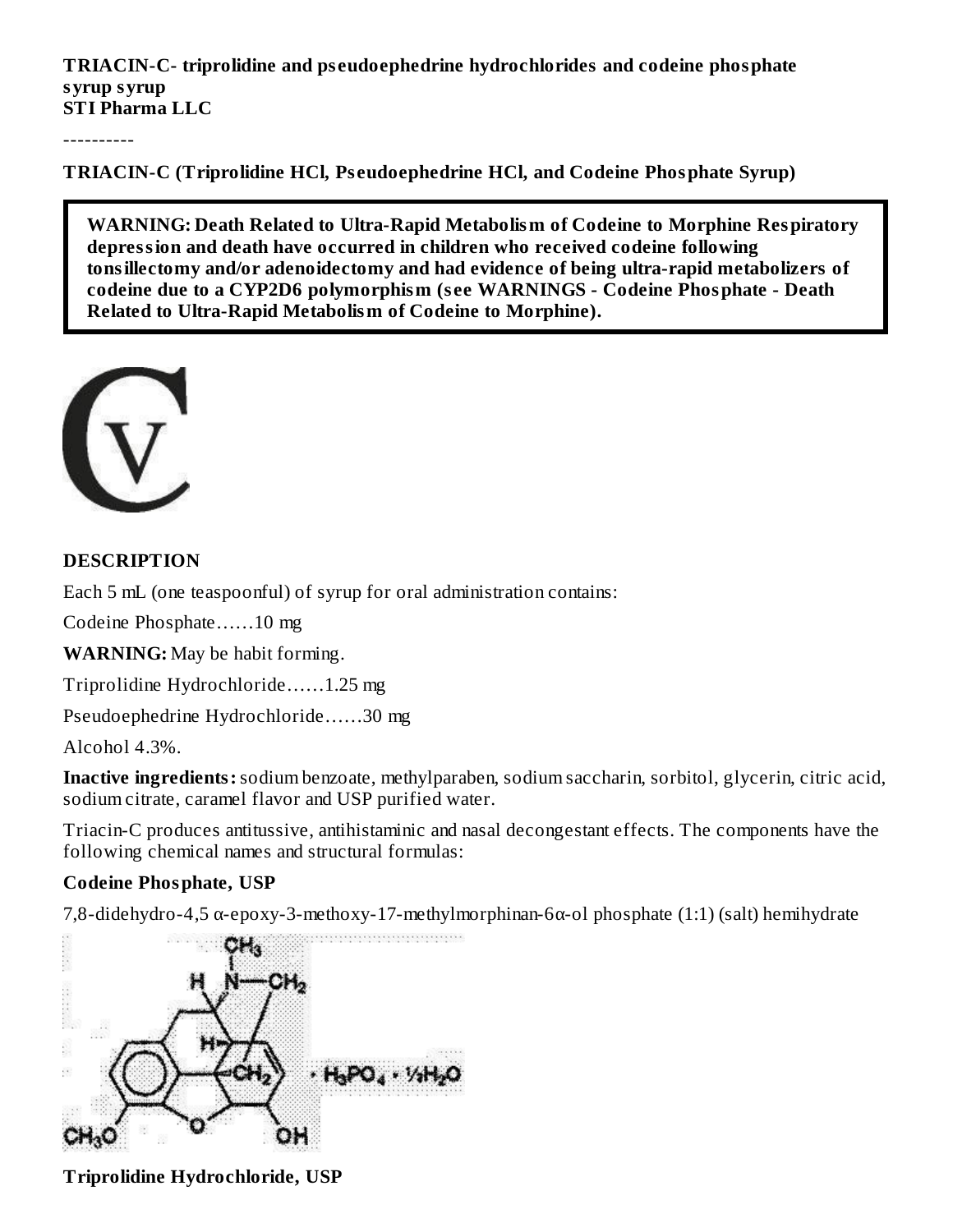(E)-2-[3(1-Pyrrolidinyl)-1-p-tolylpropenyl]pyridine monohydrochloride monohydrate



**Ps eudoephedrine Hydrochloride, USP**

Benzenemethanol, α-[1-(methylamino)ethyl]-,[S-(R\*, R\*)]- hydrochloride



#### **CLINICAL PHARMACOLOGY**

**Codeine:** Codeine probably exerts its antitussive activity by depressing the medullary (brain) cough center, thereby raising its threshold for incoming cough impulses.

Codeine is readily absorbed from the gastrointestinal tract, with a therapeutic dose reaching peak antitussive effectiveness in about 2 hours and persisting for 4 to 6 hours. Codeine is rapidly distributed from blood to body tissues and taken up preferentially by parenchymatous organs such as liver, spleen and kidney. It passes the blood brain barrier and is found in fetal tissue and breast milk.

The drug is not bound by plasma proteins nor is it accumulated in body tissues. Codeine is metabolized in the liver to morphine and norcodeine, each representing about 10 percent of the administered codeine dose. About 90 percent of the dose is excreted within 24 hours, primarily through the kidneys. Urinary excretion products are free and glucuronide-conjugated codeine (about 70%), free and conjugated norcodeine (about 10%), free and conjugated morphine (about 10%), normorphine (under 4%) and hydrocodone (<1%). The remainder of the dose appears in the feces.

**Triprolidine:** Antihistamines such as triprolidine hydrochloride act as antagonists of the H1 histamine receptor. Consequently, they prevent histamine from eliciting typical immediate hypersensitivity responses in the nose, eyes, lungs and skin.

Animal distribution studies have shown localization of triprolidine in lung, spleen and kidney tissue. Liver microsome studies have revealed the presence of several metabolites with an oxidized product of the toluene methyl group predominating.

**Ps eudoephedrine:** Pseudoephedrine acts as an indirect sympathomimetic agent by stimulating sympathetic (adrenergic) nerve endings to release norepinephrine. Norepinephrine in turn stimulates alpha and beta receptors throughout the body. The action of pseudoephedrine hydrochloride is apparently more specific for the blood vessels of the upper respiratory tract and less specific for the blood vessels of the systemic circulation. The vasoconstriction elicited at these sites results in the shrinkage of swollen tissues in the sinuses and nasal passages.

Pseudoephedrine is rapidly and almost completely absorbed from the gastrointestinal tract. Considerable variation in half-life has been observed (from about 4½ to 10 hours), which is attributed to individual differences in absorption and excretion. Excretion rates are also altered by urine pH, increasing with acidification and decreasing with alkalinization. As a result, mean half-life falls to about 4 hours at pH 5 and increases to 12 to 13 hours at pH 8.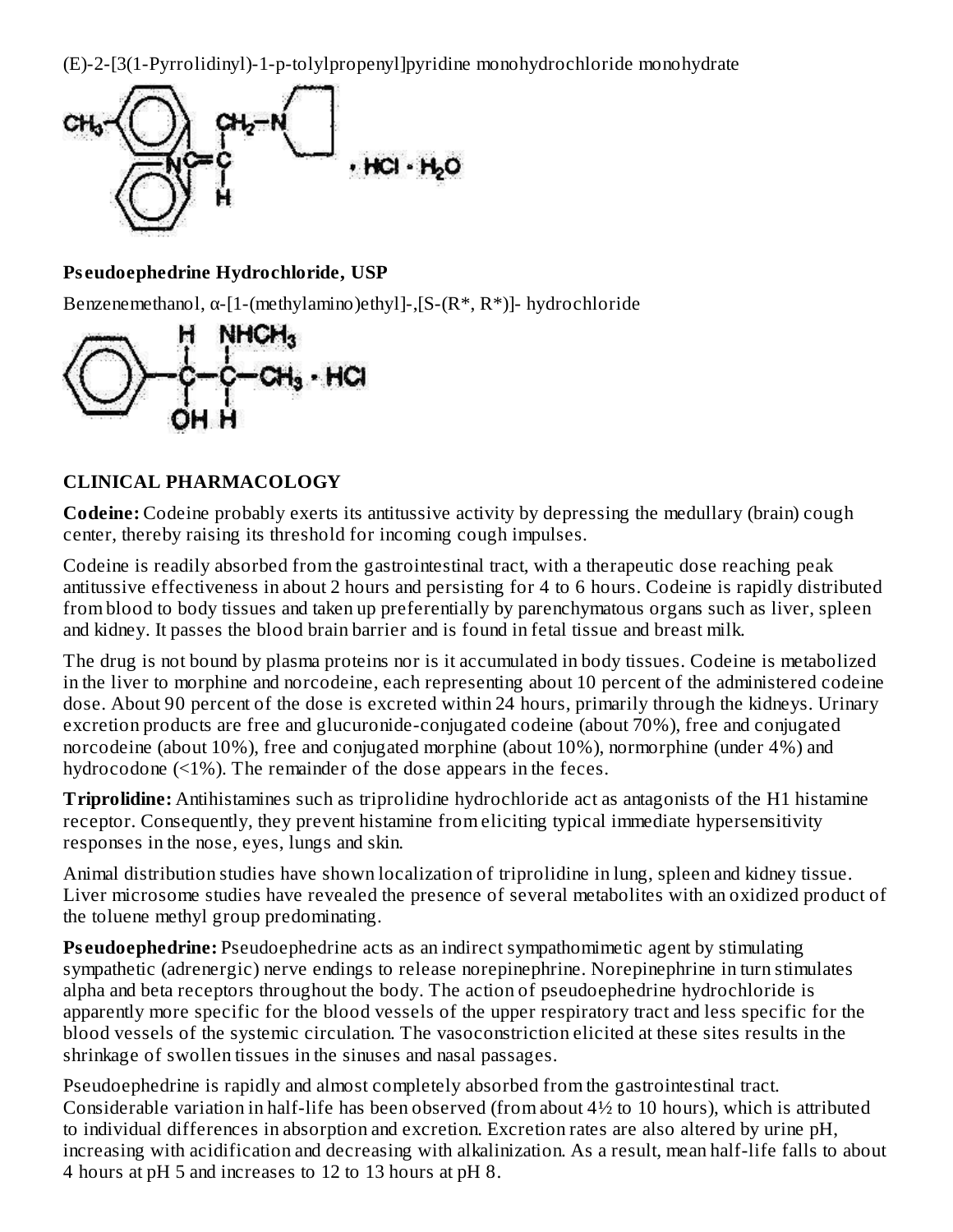After administration of a 60 mg tablet, 87 to 96% of the pseudoephedrine is cleared from the body within 24 hours. The drug is distributed to body tissues and fluids, including fetal tissue, breast milk and the central nervous system (CNS). About 55 to 75% of an administered dose is excreted unchanged in the urine; the remainder is apparently metabolized in the liver to inactive compounds by Ndemethylation, parahydroxylation and oxidative deamination.

## **PRECAUTIONS**

**General**: Triacin-C should be prescribed with caution for certain special-risk patients, such as the elderly or debilitated, and for those with severe impairment of renal or hepatic function, gallbladder disease or gallstones, respiratory impairment, cardiac arrhythmias, history of bronchial asthma, prostatic hypertrophy or urethral stricture, and in patients known to be taking other antitussive, antihistamine or decongestant medications. Patients' self-medication habits should be investigated to determine their use of such medications. Triacin-C is intended for short-term use only.

#### **Information For Patients**:

Advise patients that some people have a genetic variation that results in codeine changing into morphine more rapidly and completely than other people. Most people are unaware of whether they are an ultrarapid codeine metabolizer or not. These higher-than-normal levels of morphine in the blood may lead to life-threatening or fatal respiratory depression or signs of overdose such as extreme sleepiness, confusion, or shallow breathing. Children with this genetic variation who were prescribed codeine after tonsillectomy and/or adenoidectomy for obstructive sleep apnea may be at greatest risk based on reports of several deaths in this population due to respiratory depression. As a result, codeine is contraindicated in all children who undergo tonsillectomy and/or adenoidectomy. Advise caregivers of children receiving codeine for other reasons to monitor for signs of respiratory depression (see WARNINGS – Death Related to Ultra-Rapid metabolism of Codeine to Morphine).

1. Patients should be warned about engaging in activities requiring mental alertness such as driving a car, operating dangerous machinery or hazardous appliances.

2. Patients with a history of glaucoma, peptic ulcer, urinary retention or pregnancy should be cautioned before starting this product.

3. Patients should be told not to take alcohol, sleeping pills, sedatives or tranquilizers while taking Triacin-C.

4. Antihistamines may cause dizziness, drowsiness, dry mouth, blurred vision, weakness, nausea, headache or nervousness in some patients.

5. Patients should be told to store this medicine in a tightly closed container in a dry, cool place away from heat or direct sunlight and out of the reach of children.

6. Nursing Mothers – refer to following section titled "Nursing Mothers." (see WARNINGS – Death Related to Ultra-Rapid Metabolism of Codeine to Morphine).

This product should not be used by persons intolerant to sympathomimetics used for the relief of nasal or sinus congestion. Such drugs include ephedrine, epinephrine, phenylephrine and

phenylpropanolamine. Symptoms of intolerance include drowsiness, dizziness, weakness, difficulty in breathing, tenseness, muscle tremors or palpitations.

Codeine may be habit-forming when used over long periods or in high doses. Patients should take the drug only for as long, in the amounts, and as frequently as prescribed.

**Drug Interactions**: Triacin-C may enhance the effects of:

1. Monoamine oxidase (MAO) inhibitors;

2. other narcotic analgesics, alcohol, general anesthetics, tranquilizers, sedative-hypnotics, surgical skeletal muscle relaxants, or other CNS depressants, by causing increased CNS depression.

This product may diminish the antihypertensive effects of guanethidine, bethanidine, methyldopa and reserpine.

**Drug/Laboratory Test Interactions**: Codeine: Narcotic administration may increase serum amylase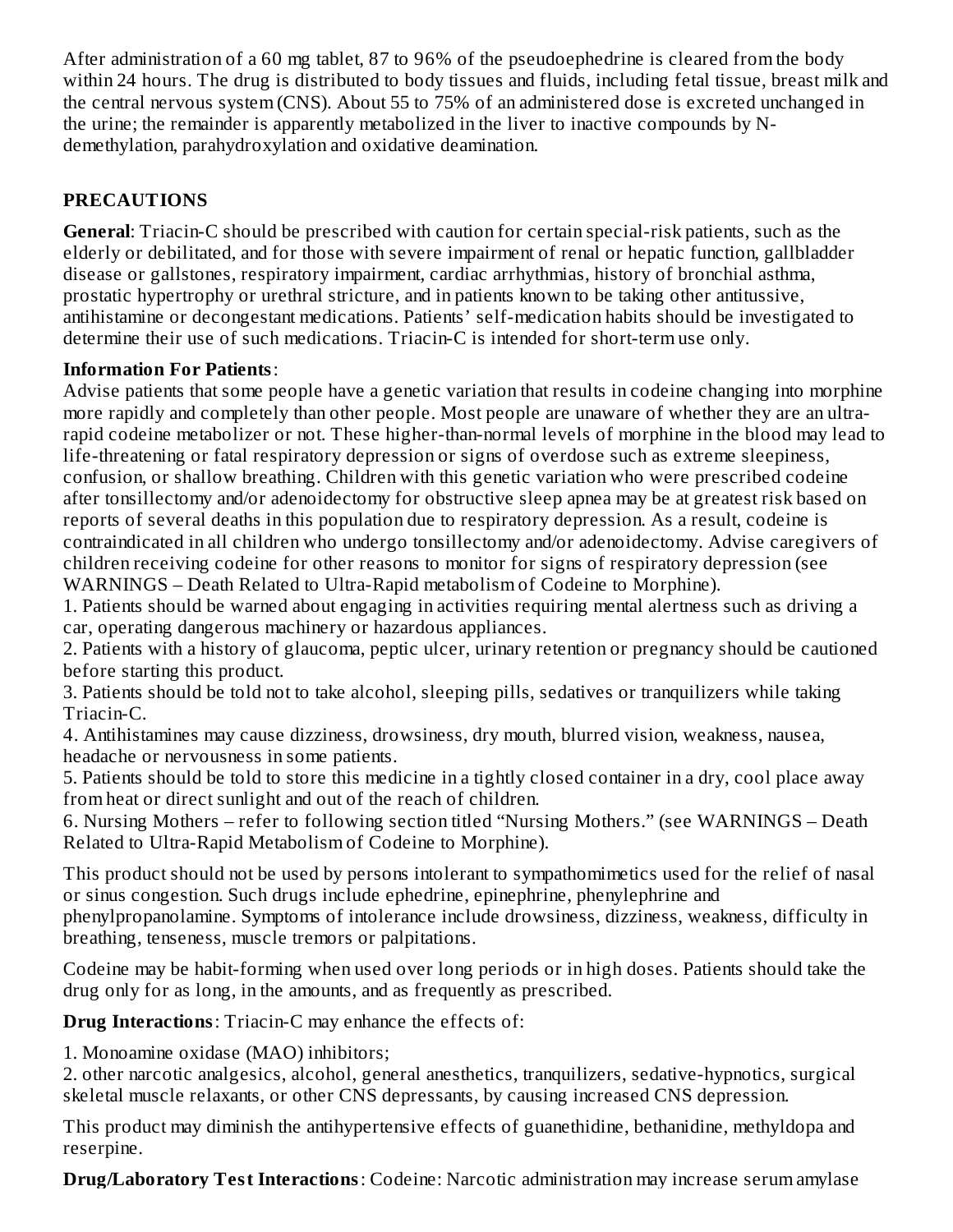**Drug/Laboratory Test Interactions**: Codeine: Narcotic administration may increase serum amylase levels.

**Carcinogenesis, Mutagenesis, Impairment Of Fertility**: No adequate studies have been conducted in animals to determine whether the components of Triacin-C have a potential for carcinogenesis, mutagenesis or impairment of fertility.

**Pregnancy**: Teratogenic Effects – Pregnancy category C. Animal reproduction studies have not been conducted with Triacin-C. It is also not known whether this product can cause fetal harm when administered to a pregnant woman or can affect reproduction capacity. This product should be given to a pregnant woman only if clearly needed.

Teratology studies have been conducted with the three ingredients of Triacin-C. Pseudoephedrine studies were conducted in rats at doses up to 150 times the human dose; triprolidine was studied in rats and rabbits at doses up to 125 times the human dose, and codeine studies were conducted in rats and rabbits at doses up to 150 times the human dose. No evidence of teratogenic harm to the fetus was revealed in any of these studies. However, overt signs of toxicity were observed in the dams which received pseudoephedrine. This was reflected in reduced average weight and length and rate of skeletal ossification in their fetuses.

**Nursing Mothers:** The components of Triacin-C are excreted in breast milk in small amounts, but the significance of their effects on nursing infants is not known. Because of the potential for serious adverse reactions in nursing infants from maternal ingestion of this product, a decision should be made whether to discontinue nursing or to discontinue the drug, taking into account the importance of the drug to the mother. (see WARNINGS – Death Related to Ultra-Rapid Metabolism of Codeine to Morphine).

**Pediatric Use:** Respiratory depression and death have occurred in children with obstructive sleep apnea who received codeine in the post-operative period following tonsillectomy and/or adenoidectomy and had evidence of being ultra-rapid metabolizers of codeine (i.e., multiple copies of the gene for cytochrome P450 isoenzyme CYP2D6 or high morphine concentrations). These children may be particularly sensitive to the respiratory depressant effects of codeine that has been rapidly metabolized to morphine. Codeine is contraindicated for post-operative pain management in these patients (see WARNINGS - Death Related to Ultra-Rapid Metabolism of Codeine to Morphine and CONTRAINDICATIONS)

As in adults, the combination of an antihistamine, sympathomimetic amine and codeine can elicit either mild stimulation or mild sedation in pediatric patients. In pediatric patients particularly, the ingredients in this drug product in overdosage may produce hallucinations, convulsions and death. Symptoms of toxicity in pediatric patients may include fixed dilated pupils, flushed face, dry mouth, fever, excitation, hallucinations, ataxia, incoordination, athetosis, tonic clonic convulsions and postictal depression, (see CONTRAINDICATIONS and OVERDOSAGE sections).

Use In Elderly (Approximately 60 Years Or Older): The ingredients in Triacin-C are more likely to cause adverse reactions in elderly patients.

## **INDICATIONS AND USAGE**

Triacin-C is indicated for temporary relief of coughs and upper respiratory symptoms, including nasal congestion, associated with allergy or the common cold.

### **CONTRAINDICATIONS**

Triacin-C is contraindicated under the following conditions:

Codeine sulfate is contraindicated for postoperative pain management in children who have undergone tonsillectomy and/or adenoidectomy.

# **Us e In Newborn or Premature Infants**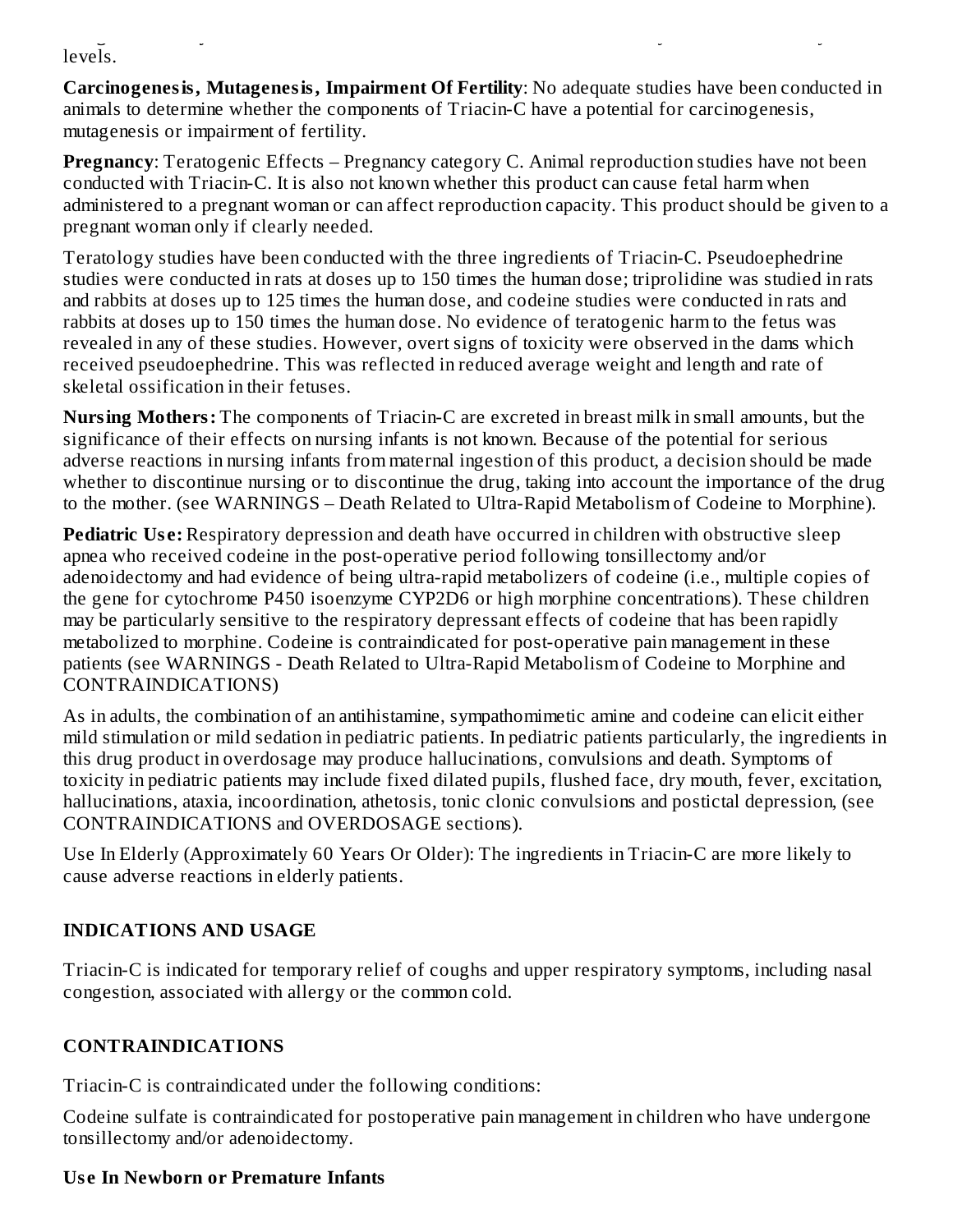This drug should not be used in newborn or premature infants.

### **Us e In Lower Respiratory Dis eas e**

Antihistamines should not be used to treat lower respiratory tract symptoms, including asthma.

**Hypers ensitivity To** (1) codeine phosphate or other narcotics; (2) triprolidine hydrochloride or other antihistamines of similar chemical structure; or (3) sympathomimetic amines, including pseudoephedrine.

Sympathomimetic amines are contraindicated in patients with severe hypertension, severe coronary artery disease and in patients on monoamine oxidase (MAO) inhibitor therapy (see **PRECAUTIONS - Drug Interactions**).

## **WARNINGS**

## **Deaths Related to Ultra-Rapid Metabolism of Codeine to Morphine**

Respiratory depression and death have occurred in children who received codeine in the postoperative period following tonsillectomy and/or adenoidectomy and had evidence of being ultrarapid metabolizers of codeine (i.e., multiple copies of the gene for cytochrome P450 isoenzyme 2D6 or high morphine concentrations). Deaths have also occurred in nursing infants who were exposed to high levels of morphine in breast milk because their mothers were ultra-rapid metabolizers of codeine (see **PRECAUTIONS-Nursing Mothers**).

Some individuals may be ultra-rapid metabolizers because of a specific CYP2D6 genotype (gene duplications denoted as  $*1/*1xN$  or  $*1/*2xN$ ). The prevalence of this CYP2D6 phenotype varies widely and has been estimated at 0.5 to 1% in Chinese and Japanese, 0.5 to 1% in Hispanics, 1 to 10% in Caucasians, 3% in African Americans, and 16 to 28% in North Africans, Ethiopians, and Arabs. Data are not available for other ethnic groups. These individuals convert codeine into its active metabolite, morphine, more rapidly and completely than other people. This rapid conversion results in higher than expected serum morphine levels. Even at labeled dosage regimens, individuals who are ultra-rapid metabolizers may have life-threatening or fatal respiratory depression or experience signs of overdose (such as extreme sleepiness, confusion, or shallow breathing) (see **OVERDOSAGE).**

Children with obstructive sleep apnea who are treated with codeine for post-tonsillectomy and/or adenoidectomy pain may be particularly sensitive to the respiratory depressant effects of codeine that has been rapidly metabolized to morphine. Codeine is contraindicated for post-operative pain management in all pediatric patients undergoing tonsillectomy and/or adenoidectomy (see **CONTRAINDICATIONS).**

When prescribing codeine-containing drugs, healthcare providers should choose the lowest effective dose for the shortest period of time and inform patients and caregivers about these risks and the signs of morphine overdose.

Triacin-C should be used with considerable caution in patients with increased intraocular pressure (narrow angle glaucoma), stenosing peptic ulcer, pyloroduodenal obstruction, symptomatic prostatic hypertrophy, bladder neck obstruction, hypertension, diabetes mellitus, ischemic heart disease, and hyperthyroidism.

In the presence of head injury or other intracranial lesions, the respiratory depressant effects of codeine and other narcotics may be markedly enhanced, as well as their capacity for elevating cerebrospinal fluid pressure.

Narcotics also produce other CNS depressant effects, such as drowsiness, that may further obscure the clinical course of patients with head injuries.

Codeine or other narcotics may obscure signs on which to judge the diagnosis or clinical course of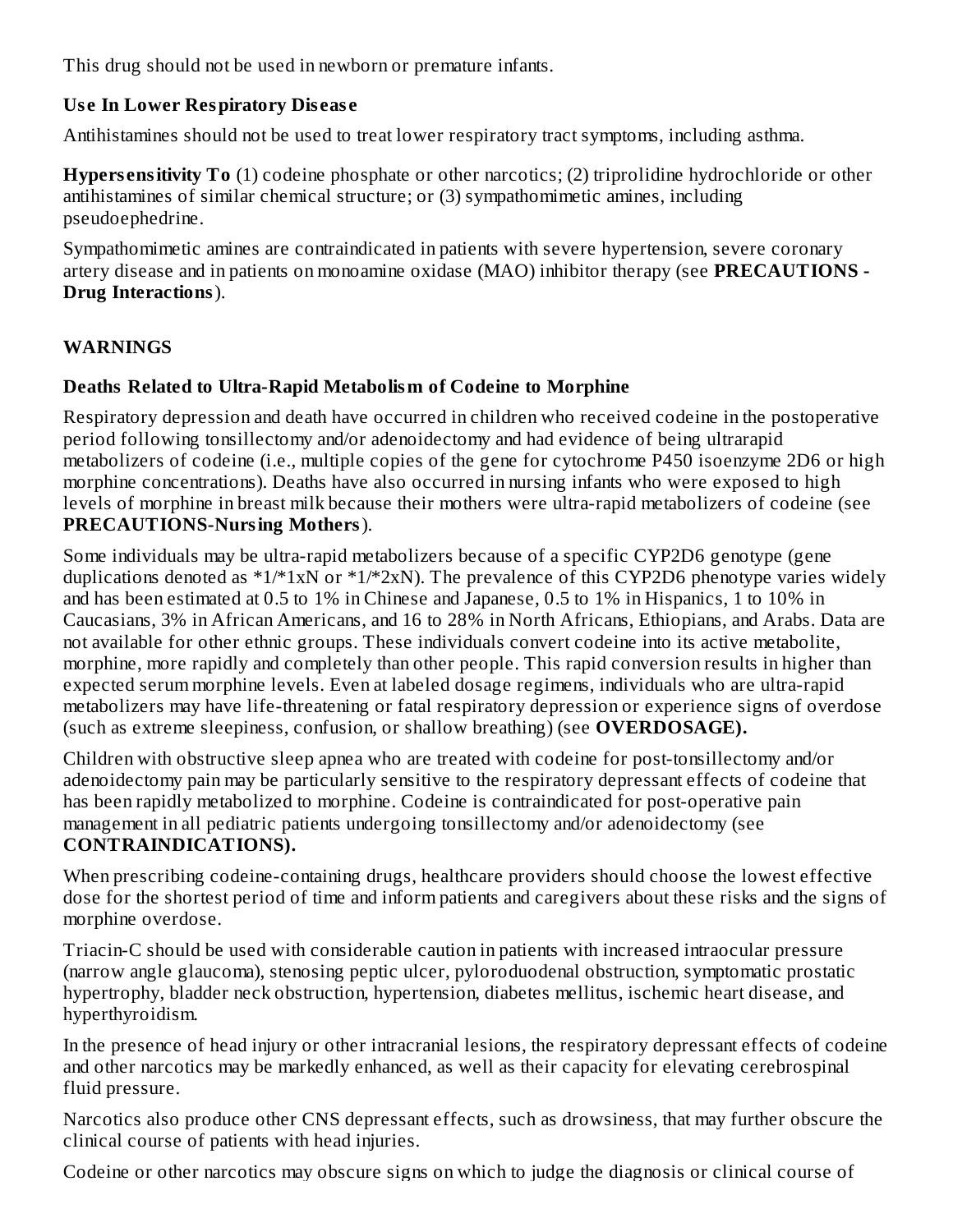patients with acute abdominal conditions.

#### **ADVERSE REACTIONS**

(The most frequent adverse reactions are underlined.)

**General:**Dryness of mouth, dryness of nose, dryness of throat, urticaria, drug rash, anaphylactic shock, photosensitivity, excessive perspiration and chills.

**Cardiovas cular System**: Hypotension, headache, palpitations, tachycardia, extrasystoles.

**Hematologic System**: Hemolytic anemia, thrombocytopenia, agranulocytosis.

**Nervous System**: Sedation, sleepiness, dizziness, disturbed coordination, fatigue, confusion, restlessness, excitation, anxiety, nervousness, tremor, irritability, insomnia, euphoria, paresthesias, blurred vision, diplopia, vertigo, tinnitus, acute labyrinthitis, hysteria, neuritis, convulsions, CNS depression, hallucination.

**G.I. System**: Epigastric distress, anorexia, nausea, vomiting, diarrhea, constipation.

**G.U. System**: Urinary frequency, difficult urination, urinary retention, early menses.

**Respiratory System**: Thickening of bronchial secretions, tightness of chest and wheezing, nasal stuffiness, respiratory depression.

### **DRUG ABUSE AND DEPENDENCE**

Like other medications containing a narcotic, Triacin-C is controlled by the Drug Enforcement Administration. It is classified under Schedule V.

Codeine can produce drug dependence of the morphine type, and therefore it has a potential for being abused. Psychic dependence, physical dependence and tolerance may develop on repeated administration.

The dependence liability of codeine has been found to be too small to permit a full definition of its characteristics. Studies indicate that addiction to codeine is extremely uncommon and requires very high parenteral doses.

When dependence on codeine occurs at therapeutic doses, it appears to require from one to two months to develop, and withdrawal symptoms are mild. Most patients on long-term oral codeine therapy show no signs of physical dependence upon abrupt withdrawal.

### **OVERDOSAGE**

Since Triacin-C is comprised of three pharmacologically different compounds, it is difficult to predict the exact manifestation of symptoms in a given individual. Reaction to an overdosage of this product may vary from CNS depression to stimulation. A detailed description of symptoms which are likely to appear after ingestion of an excess of the individual components follows:

Overdosage with codeine can cause transient euphoria, drowsiness, dizziness, weariness, diminution of sensitivity, loss of sensation, vomiting, transient excitement in children, and occasionally in adult women, miosis progressing to nonreactive pinpoint pupils, itching sometimes with skin rashes and urticaria and clammy skin with mottled cyanosis. In more severe cases, muscular relaxation with depressed or absent superficial and deep reflexes and a positive Babinski sign may appear. Marked slowing of the respiratory rate with inadequate pulmonary ventilation and consequent cyanosis may occur. Terminal signs include shock, pulmonary edema, hypostatic or aspiration pneumonia and respiratory arrest, with death occurring within 6-12 hours following ingestion.

Overdoses of antihistamines may cause hallucinations, convulsions, or possibly death, especially in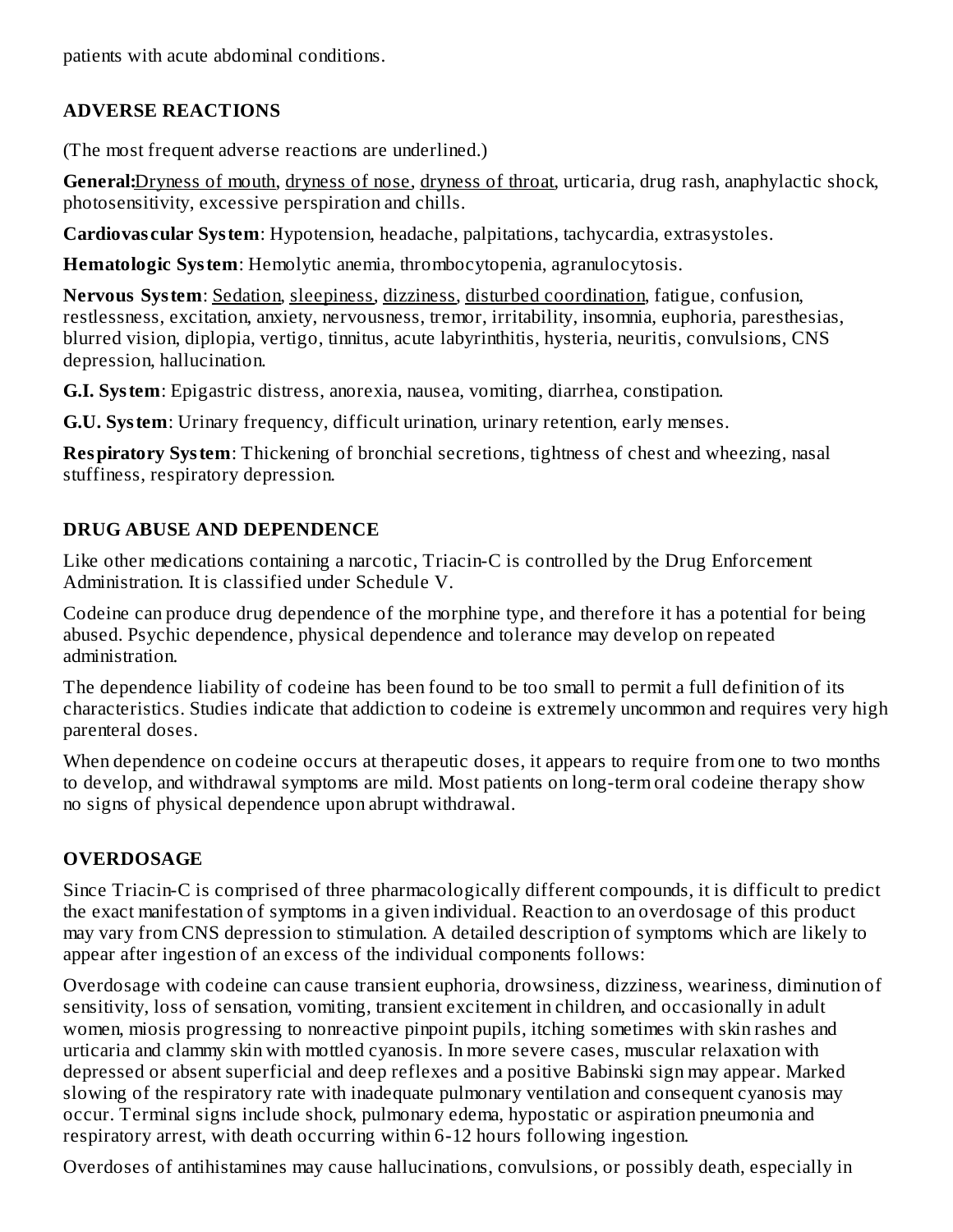infants and children. Antihistamines are more likely to cause dizziness, sedation, and hypotension in elderly patients.

Overdosage with triprolidine may produce reactions varying from depression to stimulation of the Central Nervous System (CNS); the latter is particularly likely in children. Atropine-like signs and symptoms (dry mouth, fixed dilated pupils, flushing, tachycardia, hallucinations, convulsions, urinary retention, cardiac arrhythmias and coma) may occur.

Overdosage with pseudoephedrine can cause excessive CNS stimulation resulting in excitement, nervousness, anxiety, tremor, restlessness and insomnia. Other effects include tachycardia, hypertension, pallor, mydriasis, hyperglycemia and urinary retention. Severe overdosage may cause tachypnea or hyperpnea, hallucinations, convulsions, or delirium, but in some individuals there may be CNS depression with somnolence, stupor or respiratory depression. Arrhythmias (including ventricular fibrillation) may lead to hypotension and circulatory collapse. Severe hypokalemia can occur, probably due to compartmental shift rather than depletion of potassium. No organ damage or significant metabolic derangement is associated with pseudoephedrine overdosage.

The toxic plasma concentration of codeine is not known with certainty. Experimental production of mild to moderate CNS depression in healthy, nontolerant subjects occurs at plasma concentrations of 0.5- 1.9µg/mL when codeine is given by intravenous infusion. The single lethal dose of codeine in adults is estimated to be from 0.5 to 1.0 gram. It is also estimated that 5 mg/kg could be fatal in children.

The  $LD_{50}$  (single, oral dose) of triprolidine is 163 to 308 mg/kg in the mouse (depending upon strain) and 840 mg/kg in the rat.

Insufficient data are available to estimate the toxic and lethal doses of triprolidine in humans. No reports of acute poisoning with triprolidine have appeared.

The  $LD_{50}$  (single, oral dose) of pseudoephedrine is 726 mg/kg in the mouse, 2206 mg/kg in the rat and 1177 mg/kg in the rabbit. The toxic and lethal concentrations in human biologic fluids are not known. Excretion rates increase with urine acidification and decrease with alkalinization. Few reports of toxicity due to pseudoephedrine have been published and no case of fatal overdosage is known.

Therapy, if instituted within 4 hours of overdosage, is aimed at reducing further absorption of the drug. In the conscious patient, vomiting should be induced even though it may have occurred spontaneously. If vomiting cannot be induced, gastric lavage is indicated. Adequate precautions must be taken to protect against aspiration, especially in infants and children. Charcoal slurry or other suitable agents should be instilled into the stomach after vomiting or lavage. Saline cathartics or milk of magnesia may be of additional benefit.

In the unconscious patient, the airway should be secured with a cuffed endotracheal tube before attempting to evacuate the gastric contents. Intensive supportive and nursing care is indicated, as for any comatose patient.

If breathing is significantly impaired, maintenance of an adequate airway and mechanical support of respiration is the most effective means of providing adequate oxygenation.

Hypotension is an early sign of impending cardiovascular collapse and should be treated vigorously. Do not use CNS stimulants. Convulsions should be controlled by careful administration of diazepam or short-acting barbiturate, repeated as necessary. Physostigmine may be also considered for use in controlling centrally mediated convulsions.

Ice packs and cooling sponge baths, not alcohol, can aid in reducing the fever commonly seen in children.

For codeine, continuous stimulation that arouses, but does not exhaust, the patient is useful in preventing coma. Continuous or intermittent oxygen therapy is usually indicated, while naloxone is useful as a codeine antidote. Close nursing care is essential.

Saline cathartics, such as milk of magnesia, help to dilute the concentration of the drugs in the bowel by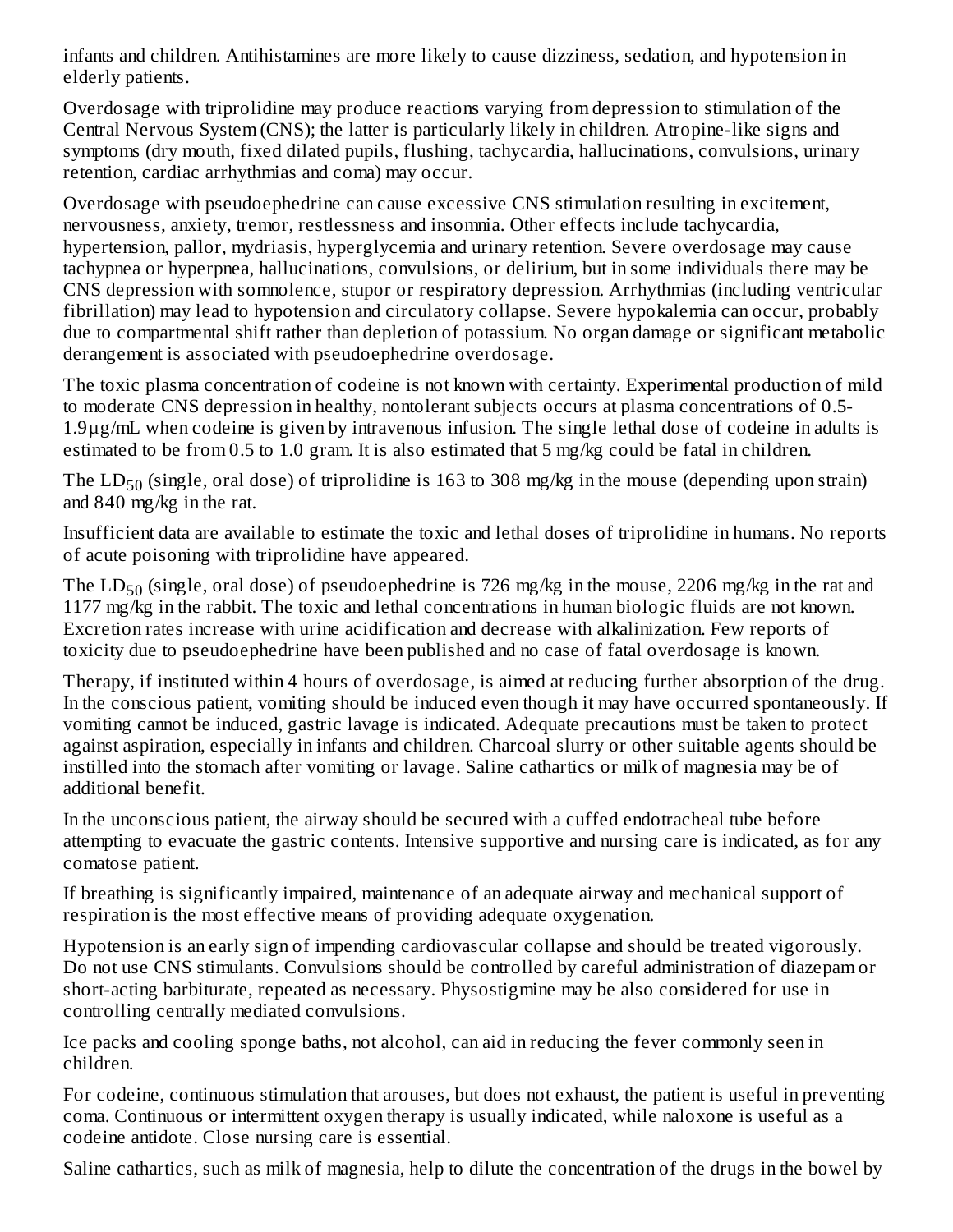drawing water into the gut, thereby hastening drug elimination.

Adrenergic receptor blocking agents are antidotes to pseudoephedrine. In practice, the most useful is the beta-blocker propranolol, which is indicated when there are signs of cardiac toxicity.

There are no specific antidotes to triprolidine. Histamine should not be given.

Pseudoephedrine and codeine are theoretically dialyzable, but the procedures have not been clinically established.

In severe cases of overdosage, it is essential to monitor both the heart (by electrocardiograph) and plasma electrolytes and to give intravenous potassium as indicated by these continuous controls. Vasopressors may be used to treat hypotension, and excessive CNS stimulation may be counteracted with parenteral diazepam. Stimulants should not be used.

## **DOSAGE AND ADMINISTRATION**

DOSAGE SHOULD BE INDIVIDUALIZED ACCORDING TO THE NEEDS AND RESPONSE OF THE PATIENT.

| <b>Usual Dose:</b>                        | $T$ easpoonfuls $(5 mL)$                                                                                          |
|-------------------------------------------|-------------------------------------------------------------------------------------------------------------------|
| Adults and children 12 years<br>and older | 2 teaspoonfuls (10 mL) every 4 to 6 hours, not to exceed 8 teaspoonfuls<br>$(40 \text{ mL})$ in 24 hours.         |
| Children 6 to under 12 years              | 1 teaspoonful $(5 \text{ mL})$ every 4 to 6 hours, not to exceed 4 teaspoonfuls<br>$(20 \text{ mL})$ in 24 hours. |
| Children 2 to under 6 years               | $\frac{1}{2}$ teaspoonful (2.5 mL) every 4 to 6 hours, not to exceed 2 teaspoonfuls                               |

## **HOW SUPPLIED**

Triacin-C, is supplied in a colorless, caramel flavored vehicle in 16 fl oz pint (473 mL) size bottles.

Each 5 mL (one teaspoonful) of syrup for oral administration contains:

Codeine Phosphate……10 mg

**WARNING:** May be habit forming.

Triprolidine Hydrochloride……1.25 mg

Pseudoephedrine Hydrochloride……30 mg

Alcohol 4.3%.

**Inactive ingredients:**sodium benzoate, methylparaben, sodium saccharin, sorbitol, glycerin, citric acid, sodium citrate, caramel flavor and USP purified water.

Store at controlled room temperature 20°to 25°C (68° to 77°F) [See USP Controlled Room Temperature.].

Dispense in a tight, light-resistant container as defined in the USP.

**Rx Only.**

Manufactured for

STI Pharma LLC

Langhorne, PA 19047

Rev 07/15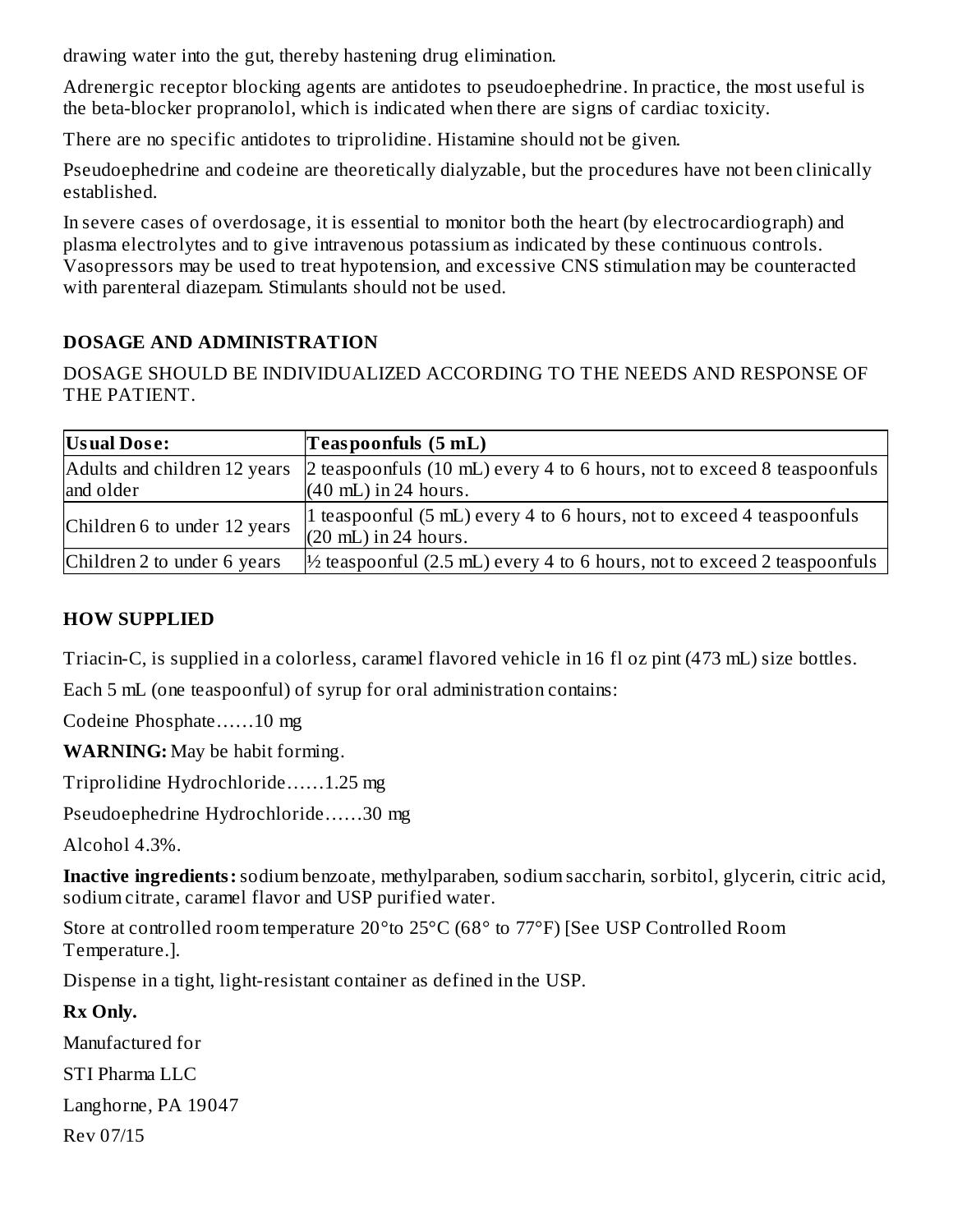#### **PRINCIPAL DISPLAY PANEL - 473ml (1 Pint Bottle)**

**NDC 54879-005-16**

#### **TRIACIN-C**



### **TRIACIN-C**

**Active Ingredient/Active Moiety**

triprolidine and pseudoephedrine hydrochlorides and codeine phosphate syrup syrup

| <b>Product Information</b> |                         |                     |               |
|----------------------------|-------------------------|---------------------|---------------|
| Product Type               | HUMAN PRESCRIPTION DRUG | Item Code (Source)  | NDC:54879-005 |
| Route of Administration    | ORAL                    | <b>DEA Schedule</b> | <b>CV</b>     |

| ACUVE Ingredient/ACUVe Molety                                                                |                                             |                                      |
|----------------------------------------------------------------------------------------------|---------------------------------------------|--------------------------------------|
| <b>Ingredient Name</b>                                                                       | <b>Basis of Strength</b>                    | Strength                             |
| TRIPROLIDINE HYDRO CHLORIDE (UNII: YAN7R5L890) (TRIPROLIDINE -<br>UNII:2L8T9S52QM)           | <b>TRIPROLIDINE</b><br><b>HYDROCHLORIDE</b> | $1.25$ mg<br>in $5mL$                |
| PSEUDO EPHEDRINE HYDRO CHLORIDE (UNII: 6 V9 V2RYJ8 N)<br>(PSEUDOEPHEDRINE - UNII:7CUC9DDI9F) | <b>PSEUDOEPHEDRINE</b><br>HYDROCHLORIDE     | $30 \text{ mg}$<br>in $5 \text{ mL}$ |
| CODEINE PHOSPHATE (UNII: GSL05Y1MN6) (CODEINE ANHYDROUS -<br>UNII:UX6OWY2V7J)                | <b>CODEINE PHOSPHATE</b>                    | $10 \text{ mg}$<br>in $5mL$          |

| <b>Inactive Ingredients</b>                |          |  |  |  |
|--------------------------------------------|----------|--|--|--|
| <b>Ingredient Name</b>                     | Strength |  |  |  |
| <b>METHYLPARABEN</b> (UNII: A2I8C7H19T)    |          |  |  |  |
| <b>SODIUM BENZOATE (UNII: OJ245FE5EU)</b>  |          |  |  |  |
| ALCOHOL (UNII: 3K9958V90M)                 |          |  |  |  |
| <b>SACCHARIN SODIUM (UNII: SB8ZUX40TY)</b> |          |  |  |  |